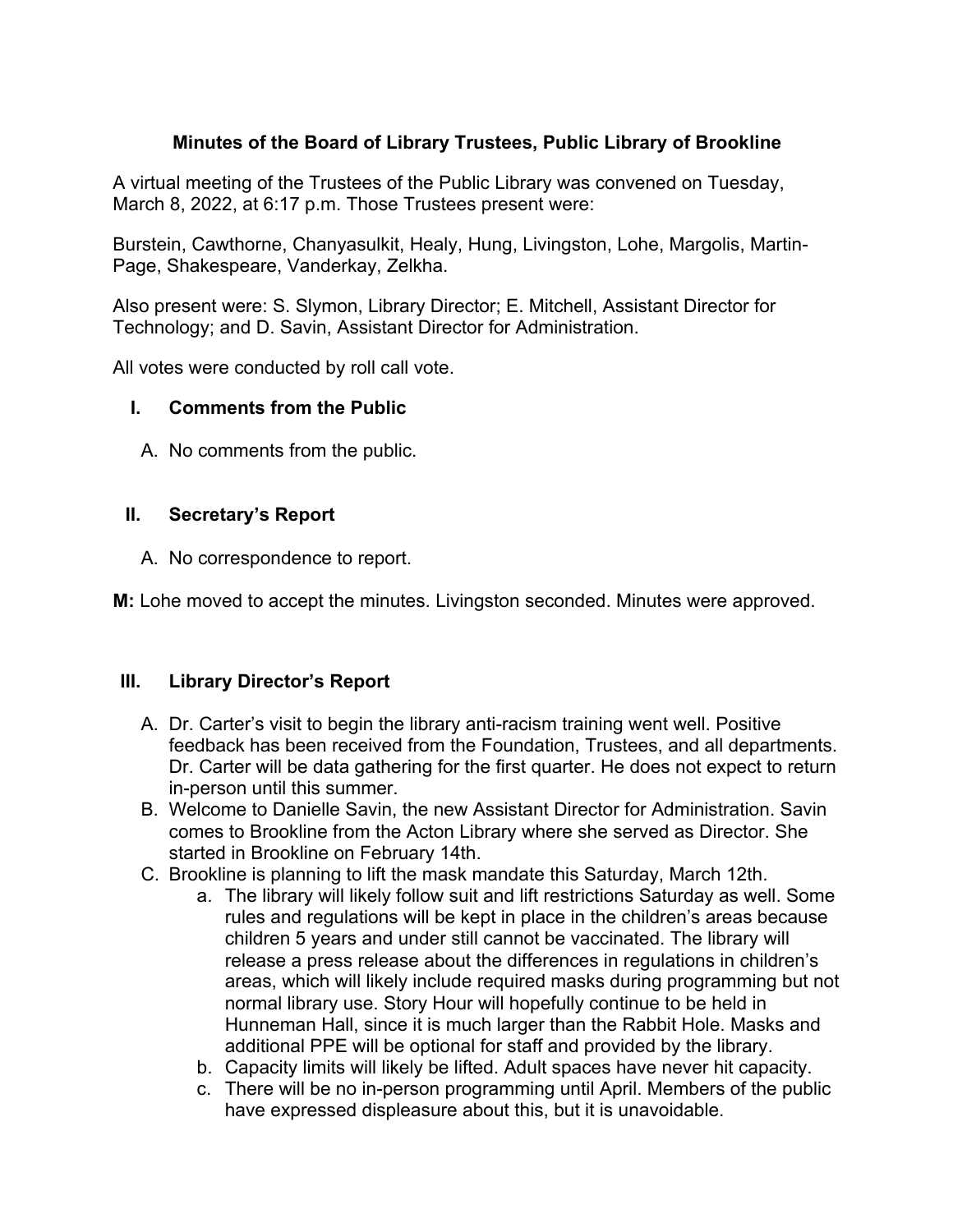Programming has to be planned far in advance, so it will not immediately go back to an in-person model when the mask mandate is lifted.

- d. Drs. Hung and Chanyulsulkit discussed the role of mask mandates in protecting more vulnerable community members who cannot get vaccinated. Chanyulsulkit acknowledged the effectiveness of one-way masking, especially with a KN95 mask.
- e. Slymon asked the Trustees to allow the library to follow the town's guidance, with some exceptions. Burstein reminded the Board that they voted in Spring 2020 to give Slymon full authority to take whatever measures she felt necessary during the pandemic. Slymon will keep the Trustees updated of any changes.

**M:** Lohe moved for the Board to continue to give the library director full authority to determine and enforce any rules necessary for public health, as the director sees fit. Margolis seconded. Passed unanimously.

# **IV. Trustee Committee Reports**

- A. Strategic Planning Committee
	- a. The Strategic Planning Committee Report was not available at this meeting and will not be voted on. The Report will be ready for the April meeting.
- B. Staff Appreciation Committee
	- a. Hung and Chanyulsulkit put together the staff appreciation gifts, which will be distributed to all staff. They included a \$35 Trader Joe's gift card, a thank you poem, and chocolates.

# **V. Old and New Business**

- A. Update from Anti-Racism Training Initiative
	- a. The three boards (Trustees, Foundation, and Friends) put forth a total of \$100,000 for the initiative, but Dr. Carter only ended up charging \$85,000. There was discussion of what to do with the remaining \$15,000. Trustees would like the money to be used to further the anti-racism training initiative through supplemental trainings/materials rather than be refunded to the boards. Trustees need to revisit the initial proposal with the other two boards to amend the proposal.
- B. FY23 Action Plan Vote
	- a. No vote today.
- C. Pandemic News/Decisions
	- a. Masking and Capacity Limits already discussed during the Director's Report.
	- b. Room Reservations will begin again soon with the mask mandate lifting. Slymon will release an official date shortly.